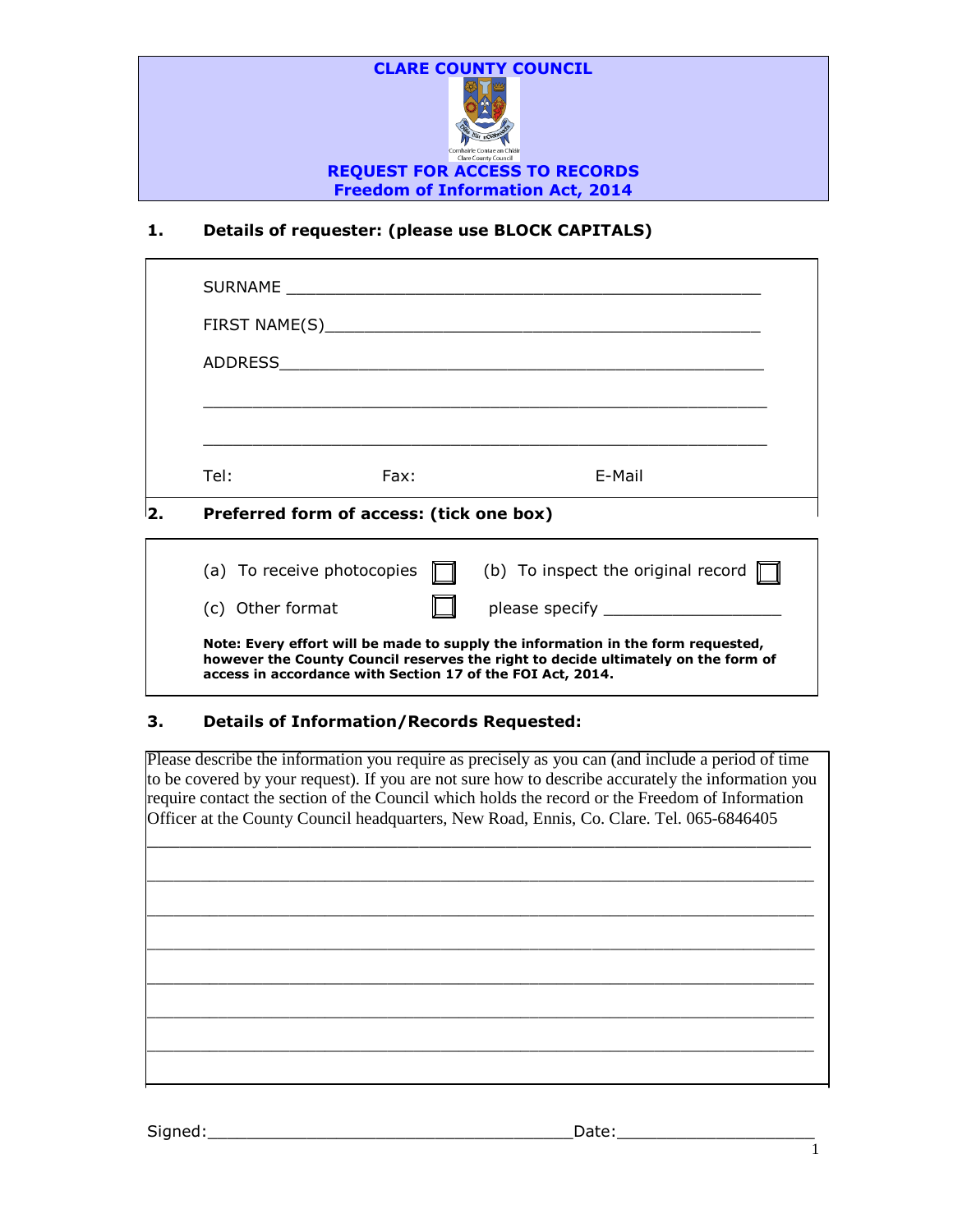# **Clare County Council – Privacy notice - Freedom of Information Act, 2014**

| <b>DOCUMENT</b><br>NO. | <b>REVISION</b><br>NO. | <b>DETAILS</b>                        | <b>EFFECTIVE</b><br><b>DATE</b> |
|------------------------|------------------------|---------------------------------------|---------------------------------|
| DP-PN-01               |                        | Freedom of Information privacy notice | 1/12/18                         |
|                        |                        |                                       |                                 |

The council also has a Privacy statement which is a general document about how we approach data protection as an Organisation and is available on the council's website [https://www.clarecoco.ie/info/privacy-statement/o](https://www.clarecoco.ie/info/privacy-statement/)r on request from this department.

### **1. Contact details of the data protection officer**

• Data Protection Office: Telephone: 0656846405 email: [DPA@clarecoco.ie](mailto:DPA@clarecoco.ie)

### **2. The purposes and legal basis for the processing**

 The [Freedom of Information Act 2014](http://www.irishstatutebook.ie/2014/en/act/pub/0030/index.html) (FOI Act) came into force on 14th October 2014. The Act gives a person legal rights' to access both personal and non-personal (corporate) records, to have personal records amended or deleted where the information is incorrect or misleading and the right to seek reasons for decisions that affect him/her. Depending on the request being made the information sought may include 'personal data' as defined by the Data Protection Acts and by the general data protection Regulation (GDPR) and may relate to the personal circumstances of you (as applicant) and members of your family who may also be part of your request application.

There are exemptions provided for in the Act, this means that there are specific circumstances when the requested information will not be released, e.g. to protect confidentiality. If any of these exemptions are used to withhold information/records, the reasons will be explained to you.

Information including personal data supplied by persons making requests under the FOI Act or submitting queries etc. in relation to it, are collected, processed and shared only for the those purposes and in accordance with the relevant sections of the FOI Act.

When making a request under the FOI you provide us with contact details such as an address, a phone number or email address. We use these to contact you and will only contact you about matters that affect your request or query.

Please note that to help protect your privacy we take steps to verify your identity, before granting access to personal data, and further proof your identity may be requested by this council.

#### **3. The recipients or categories of recipients of the personal data**

The personal data you supply to this Council as part of your request, application, internal review, appeal or query under the Freedom of Information Act will only be used by Clare County Council for the purposes of processing the request, application, internal review, appeal or query and for essential purposes related to delivery of the service to you. This may entail sharing your data with other departments or associated companies of Clare County Council and with any relevant third parties (e.g. county solicitor's office, relevant contractors or companies) that may be associated with your application. Where a requester makes an appeal to the Information Commissioner all necessary records must be supplied to that office in order for them to process the appeal.

There are no plans to transfer personal data to a third country or international organisation. Your data may also be shared with other sections within Clare County Council to make sure the information is accurate and/or prevent or detect fraud.

All data supplied by you as part of your request, application, internal review, appeal or query under the Freedom of Information Act will be used for the specific purpose of assessing and